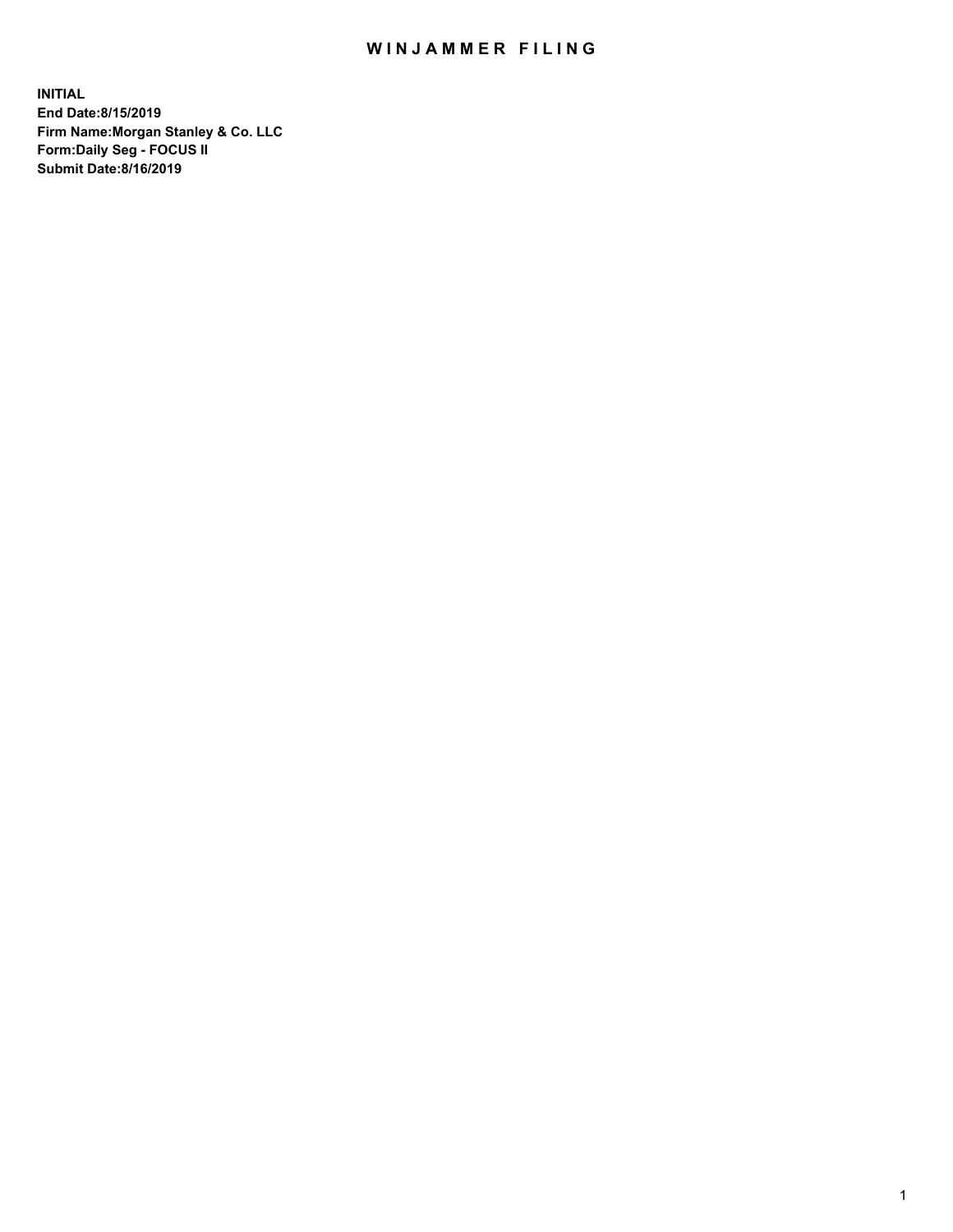**INITIAL End Date:8/15/2019 Firm Name:Morgan Stanley & Co. LLC Form:Daily Seg - FOCUS II Submit Date:8/16/2019 Daily Segregation - Cover Page**

| Name of Company                                                                   | Morgan Stanley & Co. LLC     |
|-----------------------------------------------------------------------------------|------------------------------|
| <b>Contact Name</b>                                                               | <b>Ikram Shah</b>            |
| <b>Contact Phone Number</b>                                                       | 212-276-0963                 |
| <b>Contact Email Address</b>                                                      | Ikram.shah@morganstanley.com |
| FCM's Customer Segregated Funds Residual Interest Target (choose one):            |                              |
| a. Minimum dollar amount: ; or                                                    | 235,000,000                  |
| b. Minimum percentage of customer segregated funds required:% ; or                | <u>0</u>                     |
| c. Dollar amount range between: and; or                                           | <u>0 0</u>                   |
| d. Percentage range of customer segregated funds required between: % and %.       | 00                           |
| FCM's Customer Secured Amount Funds Residual Interest Target (choose one):        |                              |
| a. Minimum dollar amount: ; or                                                    | 140,000,000                  |
| b. Minimum percentage of customer secured funds required:%; or                    | <u>0</u>                     |
| c. Dollar amount range between: and; or                                           | 0 <sub>0</sub>               |
| d. Percentage range of customer secured funds required between:% and%.            | 0 <sub>0</sub>               |
| FCM's Cleared Swaps Customer Collateral Residual Interest Target (choose one):    |                              |
| a. Minimum dollar amount: ; or                                                    | 92,000,000                   |
| b. Minimum percentage of cleared swaps customer collateral required:% ; or        | <u>0</u>                     |
| c. Dollar amount range between: and; or                                           | 0 Q                          |
| d. Percentage range of cleared swaps customer collateral required between:% and%. | 00                           |

Attach supporting documents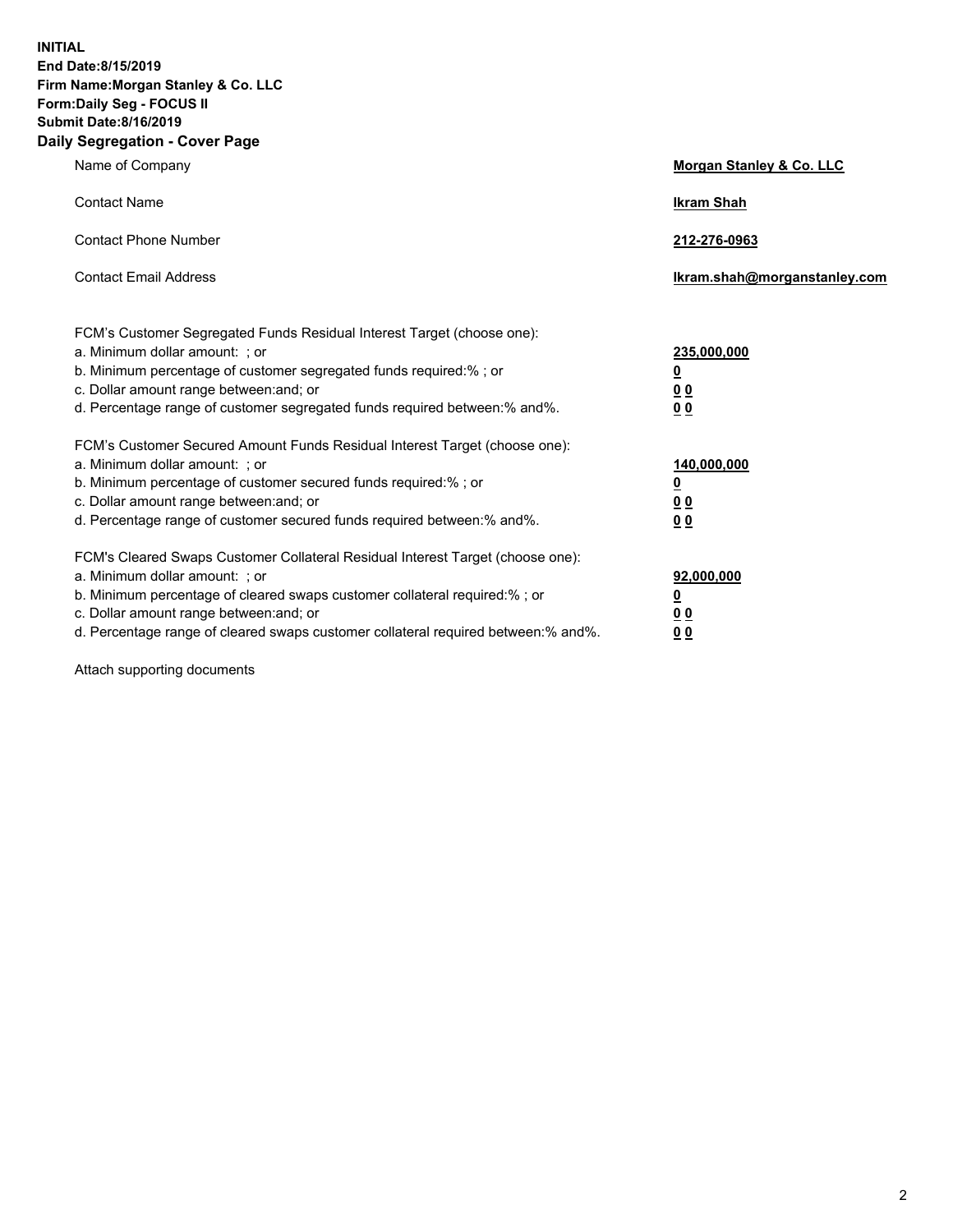## **INITIAL End Date:8/15/2019 Firm Name:Morgan Stanley & Co. LLC Form:Daily Seg - FOCUS II Submit Date:8/16/2019 Daily Segregation - Secured Amounts**

Foreign Futures and Foreign Options Secured Amounts Amount required to be set aside pursuant to law, rule or regulation of a foreign government or a rule of a self-regulatory organization authorized thereunder 1. Net ledger balance - Foreign Futures and Foreign Option Trading - All Customers A. Cash **3,472,650,867** [7315] B. Securities (at market) **2,391,487,971** [7317] 2. Net unrealized profit (loss) in open futures contracts traded on a foreign board of trade **-567,117,851** [7325] 3. Exchange traded options a. Market value of open option contracts purchased on a foreign board of trade **22,980,067** [7335] b. Market value of open contracts granted (sold) on a foreign board of trade **-26,020,224** [7337] 4. Net equity (deficit) (add lines 1. 2. and 3.) **5,293,980,830** [7345] 5. Account liquidating to a deficit and account with a debit balances - gross amount **193,154,806** [7351] Less: amount offset by customer owned securities **-192,198,752** [7352] **956,054** [7354] 6. Amount required to be set aside as the secured amount - Net Liquidating Equity Method (add lines 4 and 5) 7. Greater of amount required to be set aside pursuant to foreign jurisdiction (above) or line 6. FUNDS DEPOSITED IN SEPARATE REGULATION 30.7 ACCOUNTS 1. Cash in banks A. Banks located in the United States **612,665,355** [7500] B. Other banks qualified under Regulation 30.7 **440,653,181** [7520] **1,053,318,536** 2. Securities A. In safekeeping with banks located in the United States **464,167,265** [7540] B. In safekeeping with other banks qualified under Regulation 30.7 **0** [7560] **464,167,265** [7570] 3. Equities with registered futures commission merchants A. Cash **6,446,543** [7580] B. Securities **0** [7590] C. Unrealized gain (loss) on open futures contracts **3,616,567** [7600] D. Value of long option contracts **0** [7610] E. Value of short option contracts **0** [7615] **10,063,110** [7620] 4. Amounts held by clearing organizations of foreign boards of trade A. Cash **0** [7640] B. Securities **0** [7650] C. Amount due to (from) clearing organization - daily variation **0** [7660] D. Value of long option contracts **0** [7670] E. Value of short option contracts **0** [7675] **0** [7680] 5. Amounts held by members of foreign boards of trade A. Cash **2,604,907,698** [7700] B. Securities **1,927,320,706** [7710] C. Unrealized gain (loss) on open futures contracts **-570,734,418** [7720] D. Value of long option contracts **22,980,067** [7730] E. Value of short option contracts **-26,020,224** [7735] **3,958,453,829** 6. Amounts with other depositories designated by a foreign board of trade **0** [7760] 7. Segregated funds on hand **0** [7765] 8. Total funds in separate section 30.7 accounts **5,486,002,740** [7770]

9. Excess (deficiency) Set Aside for Secured Amount (subtract line 7 Secured Statement Page 1 from Line 8)

- 10. Management Target Amount for Excess funds in separate section 30.7 accounts **140,000,000** [7780]
- 11. Excess (deficiency) funds in separate 30.7 accounts over (under) Management Target **51,065,856** [7785]

**0** [7305]

**5,294,936,884** [7355]

## **5,294,936,884** [7360]

[7530]

[7740] **191,065,856** [7380]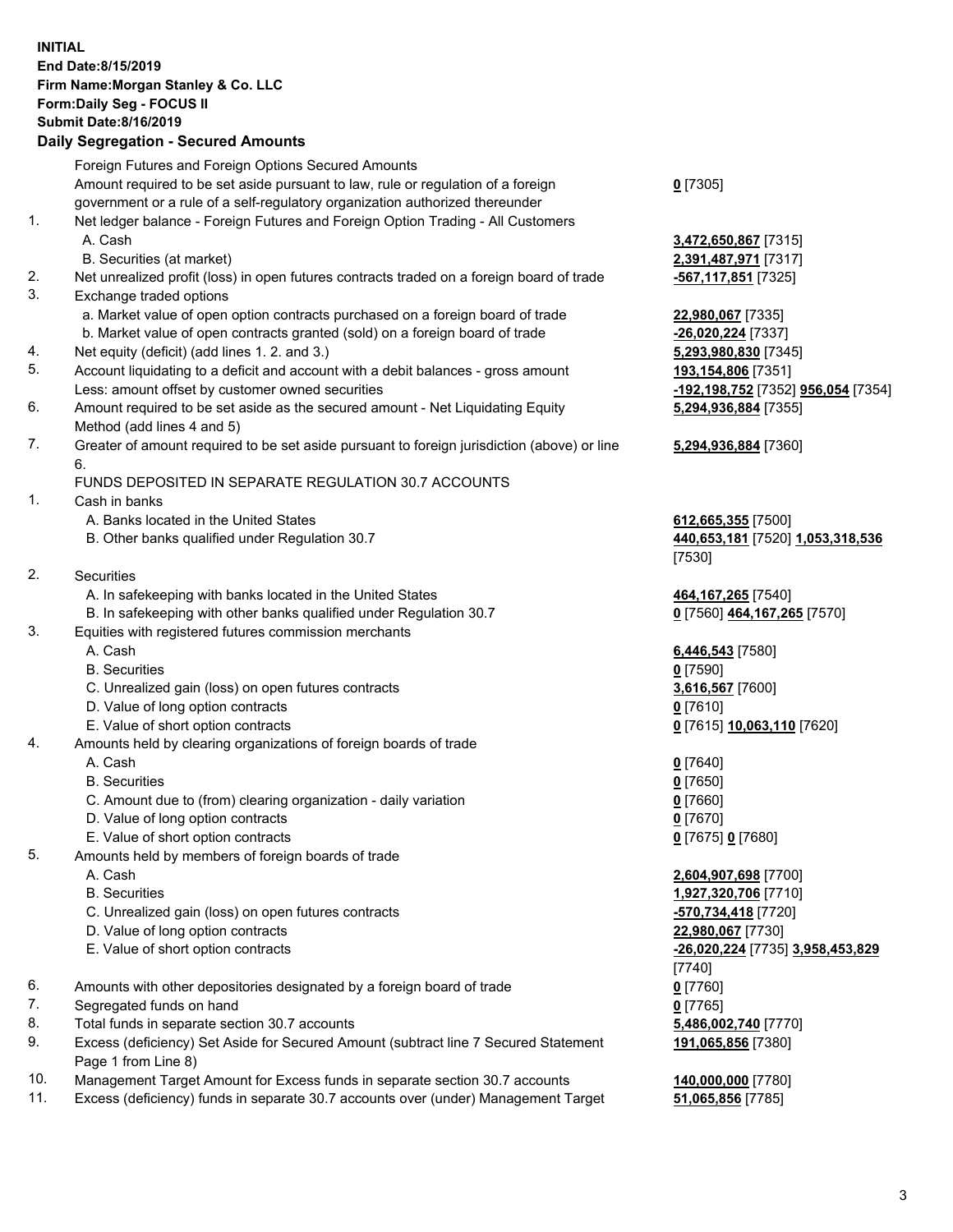**INITIAL End Date:8/15/2019 Firm Name:Morgan Stanley & Co. LLC Form:Daily Seg - FOCUS II Submit Date:8/16/2019 Daily Segregation - Segregation Statement** SEGREGATION REQUIREMENTS(Section 4d(2) of the CEAct) 1. Net ledger balance A. Cash **6,510,793,365** [7010] B. Securities (at market) **6,276,310,818** [7020] 2. Net unrealized profit (loss) in open futures contracts traded on a contract market **5,312,595,750** [7030] 3. Exchange traded options A. Add market value of open option contracts purchased on a contract market **1,057,451,696** [7032] B. Deduct market value of open option contracts granted (sold) on a contract market **-929,730,755** [7033] 4. Net equity (deficit) (add lines 1, 2 and 3) **18,227,420,874** [7040] 5. Accounts liquidating to a deficit and accounts with debit balances - gross amount **184,524,102** [7045] Less: amount offset by customer securities **-179,771,699** [7047] **4,752,403** [7050] 6. Amount required to be segregated (add lines 4 and 5) **18,232,173,277** [7060] FUNDS IN SEGREGATED ACCOUNTS 7. Deposited in segregated funds bank accounts A. Cash **4,726,545,141** [7070] B. Securities representing investments of customers' funds (at market) **0** [7080] C. Securities held for particular customers or option customers in lieu of cash (at market) **653,010,557** [7090] 8. Margins on deposit with derivatives clearing organizations of contract markets A. Cash **6,980,295,861** [7100] B. Securities representing investments of customers' funds (at market) **0** [7110] C. Securities held for particular customers or option customers in lieu of cash (at market) **5,623,300,261** [7120] 9. Net settlement from (to) derivatives clearing organizations of contract markets **395,696,283** [7130] 10. Exchange traded options A. Value of open long option contracts **1,057,451,696** [7132] B. Value of open short option contracts **-929,730,755** [7133] 11. Net equities with other FCMs A. Net liquidating equity **16,787,087** [7140] B. Securities representing investments of customers' funds (at market) **0** [7160] C. Securities held for particular customers or option customers in lieu of cash (at market) **0** [7170] 12. Segregated funds on hand **0** [7150] 13. Total amount in segregation (add lines 7 through 12) **18,523,356,131** [7180] 14. Excess (deficiency) funds in segregation (subtract line 6 from line 13) **291,182,854** [7190]

- 15. Management Target Amount for Excess funds in segregation **235,000,000** [7194]
- 16. Excess (deficiency) funds in segregation over (under) Management Target Amount Excess

**56,182,854** [7198]